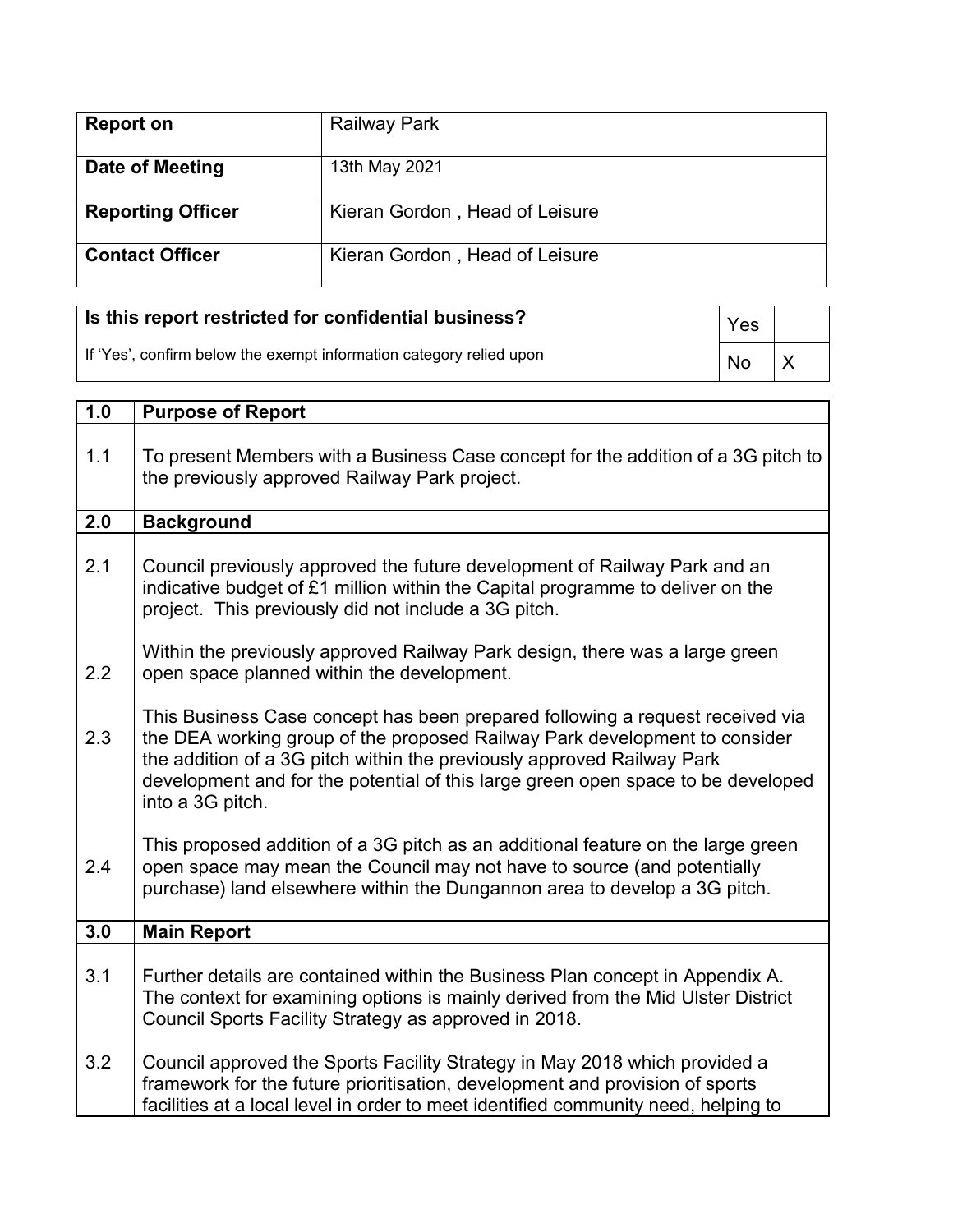|     | increase participation, addressing health inequalities, and other local specific<br>factors.                                                                                                                                                                                                                                                                                                                                                                                                                                                                                                                         |
|-----|----------------------------------------------------------------------------------------------------------------------------------------------------------------------------------------------------------------------------------------------------------------------------------------------------------------------------------------------------------------------------------------------------------------------------------------------------------------------------------------------------------------------------------------------------------------------------------------------------------------------|
| 3.3 | This proposed 3G development at Railway Park is about developing people by<br>encouraging active lifestyles through the provision of facilities. The Mid Ulster<br>District Council Sports Facility Strategy 2018 audit evidences the Council's role in<br>the provision of sports pitches and recreational spaces across the District<br>therefore in the development of opportunities for active and healthier lifestyles.<br>This proposed development comes at a time when an active lifestyle is<br>recognised as vitally important in helping to reduce the incidence of a range of<br>life-limiting diseases. |
| 3.4 | The Business Case concept has been developed on the basis of an engagement<br>process resourced by the Council. The engagement process set out to establish,<br>at a local level, if need and demand existed through engagement with groups and<br>sports clubs in the Dungannon area and wider community stakeholders.                                                                                                                                                                                                                                                                                              |
| 3.5 | Through local engagement with various stakeholders, the development of a 3G<br>facility at Railway Park will seek to provide effective partnerships with the private,<br>education, public/local community and voluntary sector organisations which could<br>bring benefits to the Dungannon area and wider District in a way that is open and<br>accessible to all while at the same time maximises sustainability, efficiency and<br>community benefit.                                                                                                                                                            |
| 3.6 | It is recognised that a shared, strategic approach to open space maximises its<br>potential to contribute to a more inclusive and sustainable future.                                                                                                                                                                                                                                                                                                                                                                                                                                                                |
| 3.7 | Due to the size constraints on site, this proposed 3G pitch will not be the required<br>size for competition however is intended to be designed as multi-use in nature.<br>The development of a 3G facility at Railway Park could be used to further develop<br>the pitch infrastructure in the District in a way that is affordable, sustainably,<br>inclusive, high quality and consistent with current best practice in public pitch<br>provision.                                                                                                                                                                |
| 3.8 | As referenced in the 2018 Mid Ulster District Council Sports Facility Strategy, it is<br>the quality of existing pitch provision, as opposed to quantity that is the real issue.<br>Many grass pitches do not drain well and therefore can be unplayable for several<br>months. The provision of good quality synthetic pitches for training is therefore<br>important.                                                                                                                                                                                                                                              |
| 3.9 | As part of this Business Plan concept, a variety of strategic approaches were<br>reviewed – national, regional, local – reflecting the broad reach of this project. It<br>could be argued that this review demonstrates that the project fits well with a wide<br>range of strategic approaches. It has the potential to deliver a wide range of<br>outcomes which will benefit people of all ages and abilities whatever their<br>aspirations relating to active lifestyles and wellbeing might be.                                                                                                                 |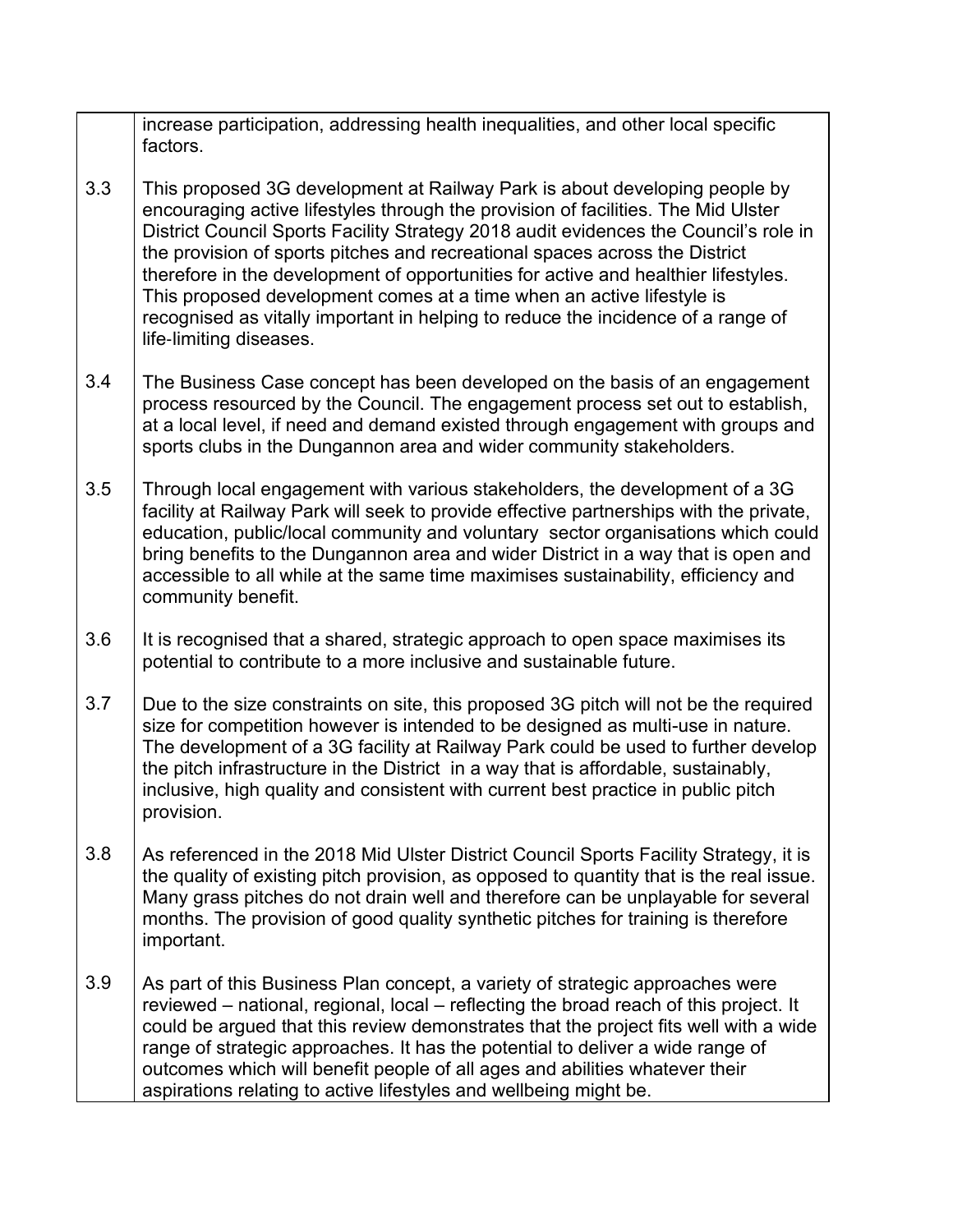| 3.10 | The development of a 3G facility at Railway Park allows for a cross Council<br>approach to use of leisure pitches and recreational space with Leisure Services<br>and Parks to ensure they are shared and maximised community assets.                                                                                                                                                                               |
|------|---------------------------------------------------------------------------------------------------------------------------------------------------------------------------------------------------------------------------------------------------------------------------------------------------------------------------------------------------------------------------------------------------------------------|
| 3.11 | A concept plan is contained within Appendix B. Further design work will be<br>required. Reduction of the specification from 3G to natural grass sand mattress<br>was ruled out due to other natural grass pitch provision within the Dungannon<br>area, the need for 3G provision, additional training provision via a floodlit facility<br>as well as the benefits of a 3G surface being available all year round. |
| 3.12 | For actual costings and designs to be worked up, Officers therefore would require<br>the approval to add to concept of a 3G pitch to the Railway Park project and give<br>approval for the development of this concept via an ICT team and the submission<br>of full planning permission                                                                                                                            |
| 4.0  | <b>Other Considerations</b>                                                                                                                                                                                                                                                                                                                                                                                         |
| 4.1  | <b>Financial, Human Resources &amp; Risk Implications</b>                                                                                                                                                                                                                                                                                                                                                           |
|      |                                                                                                                                                                                                                                                                                                                                                                                                                     |
|      | Financial:                                                                                                                                                                                                                                                                                                                                                                                                          |
|      | Indicative capital costs estimates would be up to £500,000. (excluding fees).                                                                                                                                                                                                                                                                                                                                       |
|      | These additional Railway Park project costings are contained within the Council's<br>2020 - 2024 Capital Framework as presented at 6 May 2021 Policy and<br>Resources Committee.                                                                                                                                                                                                                                    |
|      | Indicative recurring annual revenue expenditure costs estimates would be approx.<br>£26,275 (per annum – inclusive of indicative staffing and annual maintenance<br>costs)                                                                                                                                                                                                                                          |
|      | Indicative costs for replacement carpet after approx. 10 years - approx. £200k                                                                                                                                                                                                                                                                                                                                      |
|      | Human: Staff estimated at 1 x attendant at 30 hrs per week (5 x hrs per days x 6<br>days to facilitate bookings, ongoing inspection requirements, etc) – approx. costs<br>included within above financial section.                                                                                                                                                                                                  |
|      | Risk Management: In line with Council's policies and procedures. Project<br>funding risks.                                                                                                                                                                                                                                                                                                                          |
| 4.2  | <b>Screening &amp; Impact Assessments</b>                                                                                                                                                                                                                                                                                                                                                                           |
|      | Equality & Good Relations Implications: Equality Impact Screening considered<br>within overall Railway Park development.                                                                                                                                                                                                                                                                                            |
|      | Rural Needs Implications: Rural Needs assessment considered within overall<br>Railway Park development.                                                                                                                                                                                                                                                                                                             |
|      |                                                                                                                                                                                                                                                                                                                                                                                                                     |